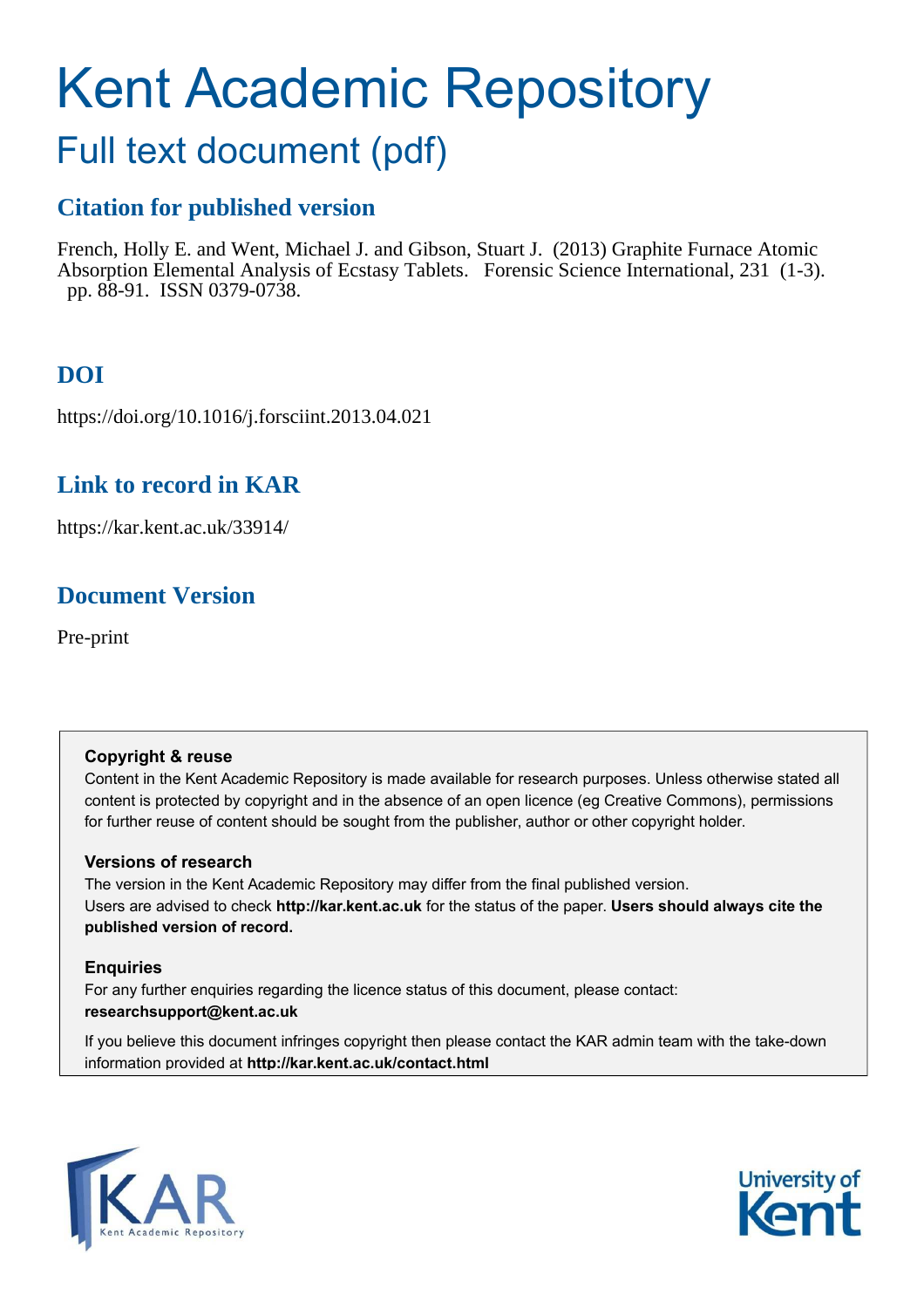#### Elsevier Editorial System(tm) for Forensic Science International Manuscript Draft

Manuscript Number:

Title: Graphite Furnace Atomic Absorption Elemental Analysis of Ecstasy Tablets

Article Type: Original Research Paper

Keywords: MDMA, ecstasy, atomic absorption, drug profiling.

Corresponding Author: Professor Michael John Went,

Corresponding Author's Institution: University of Kent

First Author: Michael John Went

Order of Authors: Michael John Went; Holly E French, BSc; Stuart J Gibson, BSc, PhD

Abstract: Six metals (Cu, Mg, Ba, Ni, Cr, Pb) were determined in two separate batches of seized ecstasy tablets by graphite furnace atomic absorption spectroscopy (GFAAS) following digestion with nitric acid and hydrogen peroxide. Large intra-batch variations were found as expected for tablets produced in clandestine laboratories. For example, nickel in batch 1 was present in the range 0.47-13.1 ppm and in batch 2 in the range 0.35-9.06 ppm. Although batch 1 had significantly higher MDMA content than batch 2, barium was the only element which discriminated between the two ecstasy seizures (batch 1: 0.19-0.66 ppm, batch 2: 3.77-5.47 ppm).

Suggested Reviewers: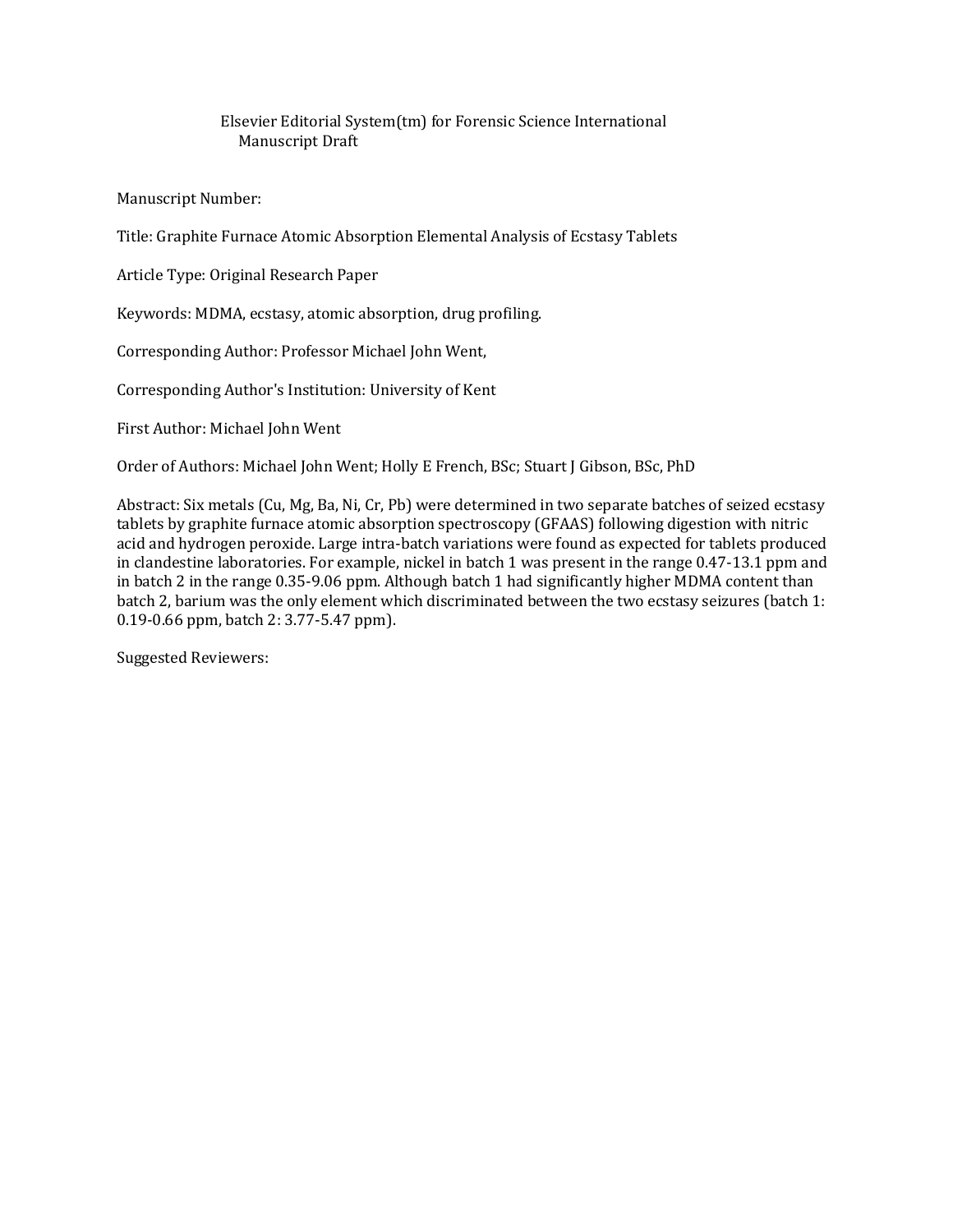Graphite Furnace Atomic Absorption Elemental Analysis of Ecstasy Tablets

Holly E. French, Michael J. Went\* and Stuart J. Gibson School of Physical Sciences, University of Kent, Canterbury, Kent, CT2 7NH, UK Corresponding author. Tel +44 1227 823540; fax +44 1227 827558

E-mail address: m.j.went@kent.ac.uk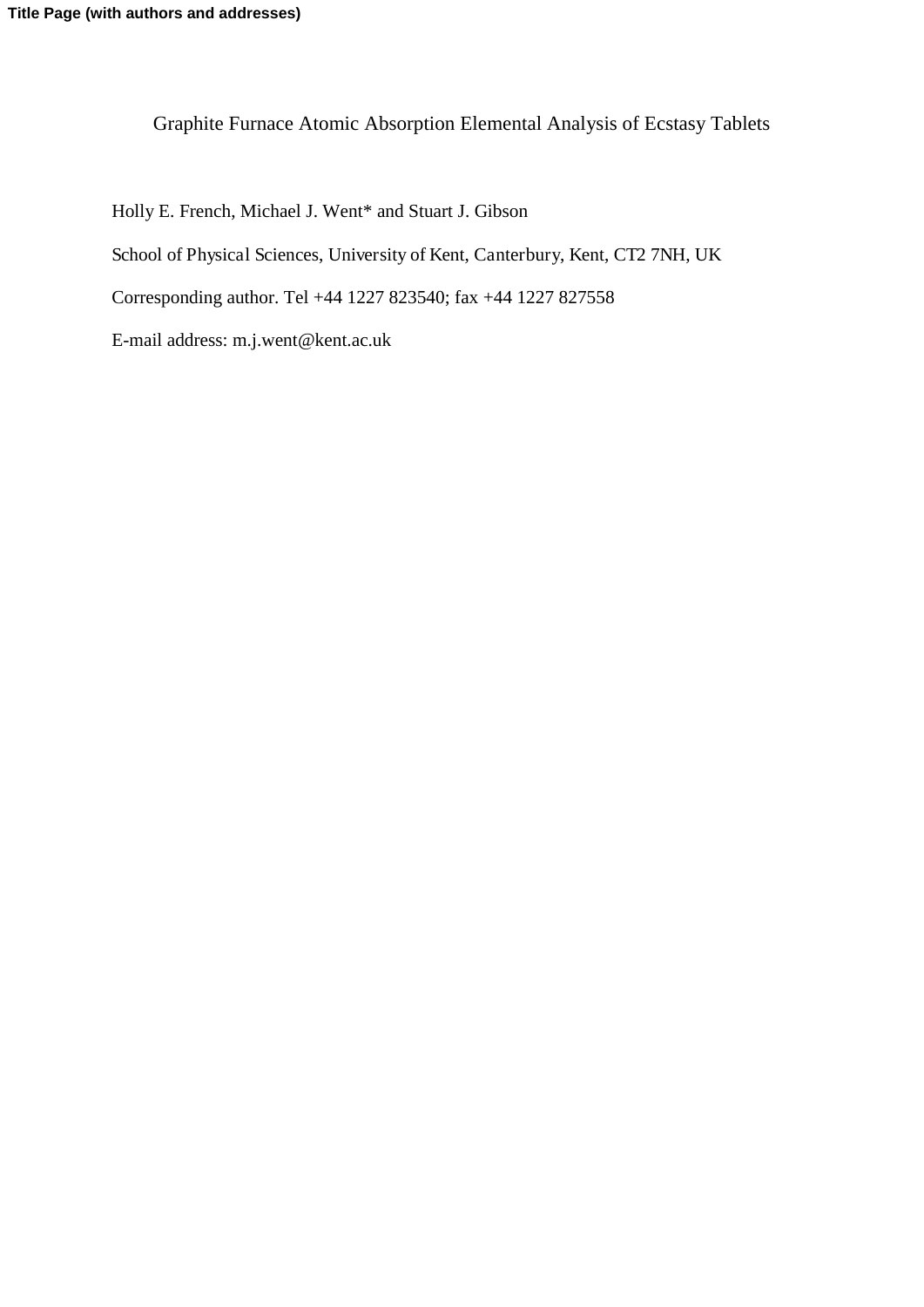Graphite Furnace Atomic Absorption Elemental Analysis of Ecstasy Tablets

#### **Abstract**

Six metals (Cu, Mg, Ba, Ni, Cr, Pb) were determined in two separate batches of seized ecstasy tablets by graphite furnace atomic absorption spectroscopy (GFAAS) following digestion with nitric acid and hydrogen peroxide. Large intra-batch variations were found as expected for tablets produced in clandestine laboratories. For example, nickel in batch 1 was present in the range 0.47-13.1 ppm and in batch 2 in the range 0.35-9.06 ppm. Although batch 1 had significantly higher MDMA content than batch 2, barium was the only element which discriminated between the two ecstasy seizures (batch 1: 0.19-0.66 ppm, batch 2: 3.77-5.47 ppm).

Keywords: MDMA, ecstasy, atomic absorption, drug profiling.

#### **Introduction**

Classification of seized drugs by impurity profiling can provide useful forensic information to identify drug traffic routes, clandestine laboratories and methods of drug preparation [1]. Organic markers which originate from starting materials, intermediates, by-products and cutting agents can determined by techniques such as high performance liquid chromatography (HPLC), gas chromatography-mass spectroscopy (GC-MS) [1] and more recently hydrophobic interaction liquid chromatography (HILIC) [2].

Elemental analysis is also used in drug profiling as it can give information about the catalysts used in synthesis, adulterants such as calcium carbonate and metal containers used during processing [1]. Techniques employed for inorganic impurity profiling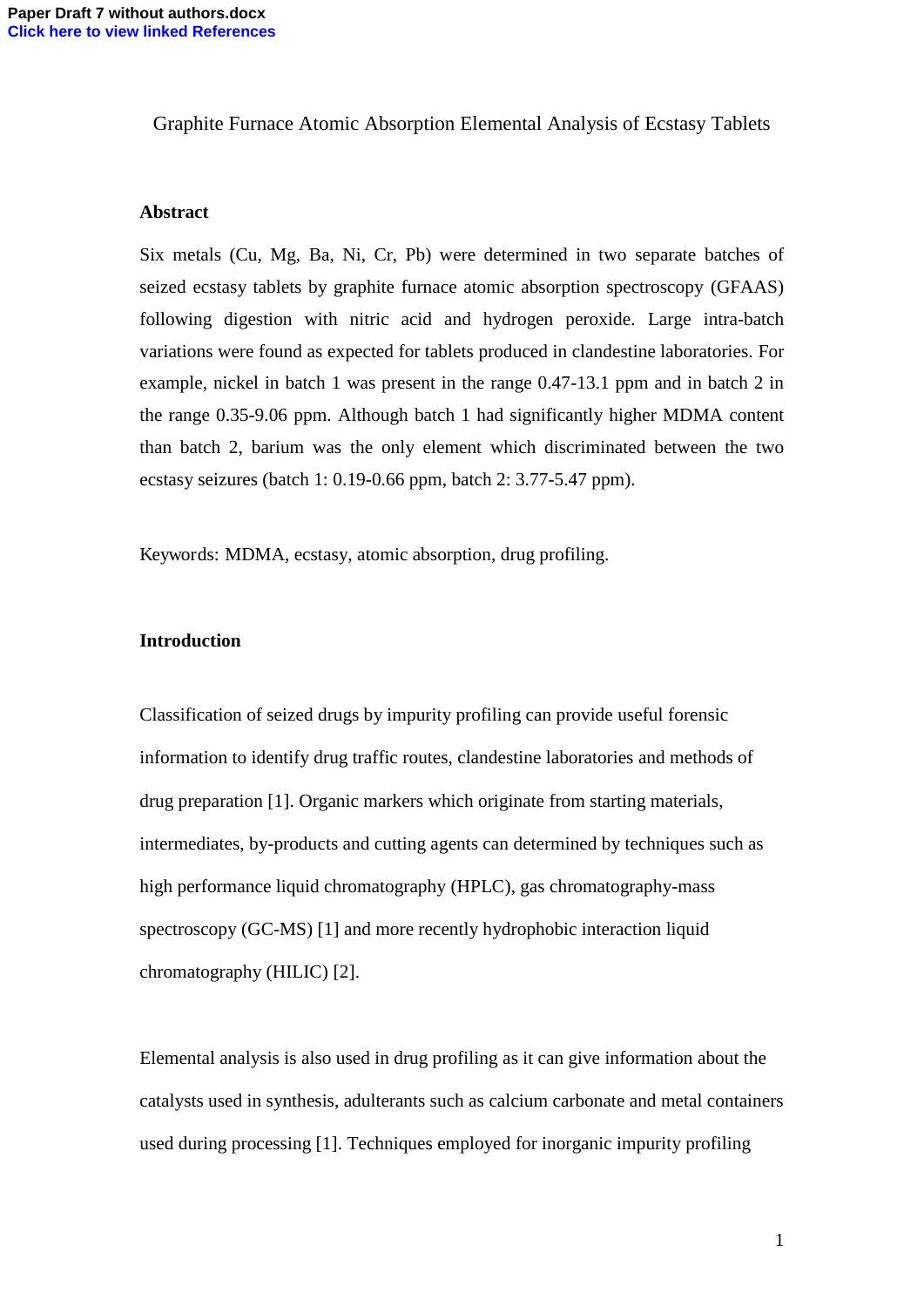studies have included flame atomic emission spectrometry (FAES) for cocaine [3]; flame atomic absorption spectrometry (FAAS) for cocaine [3] and methamphetamine [4]; graphite furnace atomic absorption spectrometry (GFAAS) for cocaine [3,5-7] and heroin [5-9]; inductively couple plasma- atomic emission spectrometry (ICP-AES) for 3,4-methylenedioxymethamphetamine (MDMA) [10, 11] and heroin [8]; inductively couple plasma- mass spectroscopy (ICP-MS) for MDMA [10-12], methamphetamine [4,13] and heroin [14]; ion chromatography (IC) for methamphetamine [13]; total reflection X-ray fluorescence analysis (TXRF) for methamphetamines [15]; synchrotron radiation total reflection X-ray fluorescence analysis (SR-TXRF) for a range of drugs of abuse [16]; electrochemical methods for ecstasy [17].

MDMA has no legitimate medical uses and is the controlled substance in ecstasy tablets. Trace metals can be present in ecstasy tablets as a result of leaching of metal from reaction vessels, residues of catalysts and reducing agents, components of dyes and contaminants in the adulterants and cutting agents [18]. Although ICP-MS could be viewed as the method of choice due to its multi-element capabilities compared with FAAS and GFAAS and enhanced sensitivity compared with ICP-AES, it is still less commonly encountered in forensic laboratories than AAS techniques [19]. AAS systems are well established, cheaper to install and run, and require less user skill as well as less sample volume. GFAAS has not been previously reported with ecstasy tablets. This paper describes trace element analysis with GFAAS to determine the techniques ability to distinguish between two seized ecstasy batches.

#### **Experimental**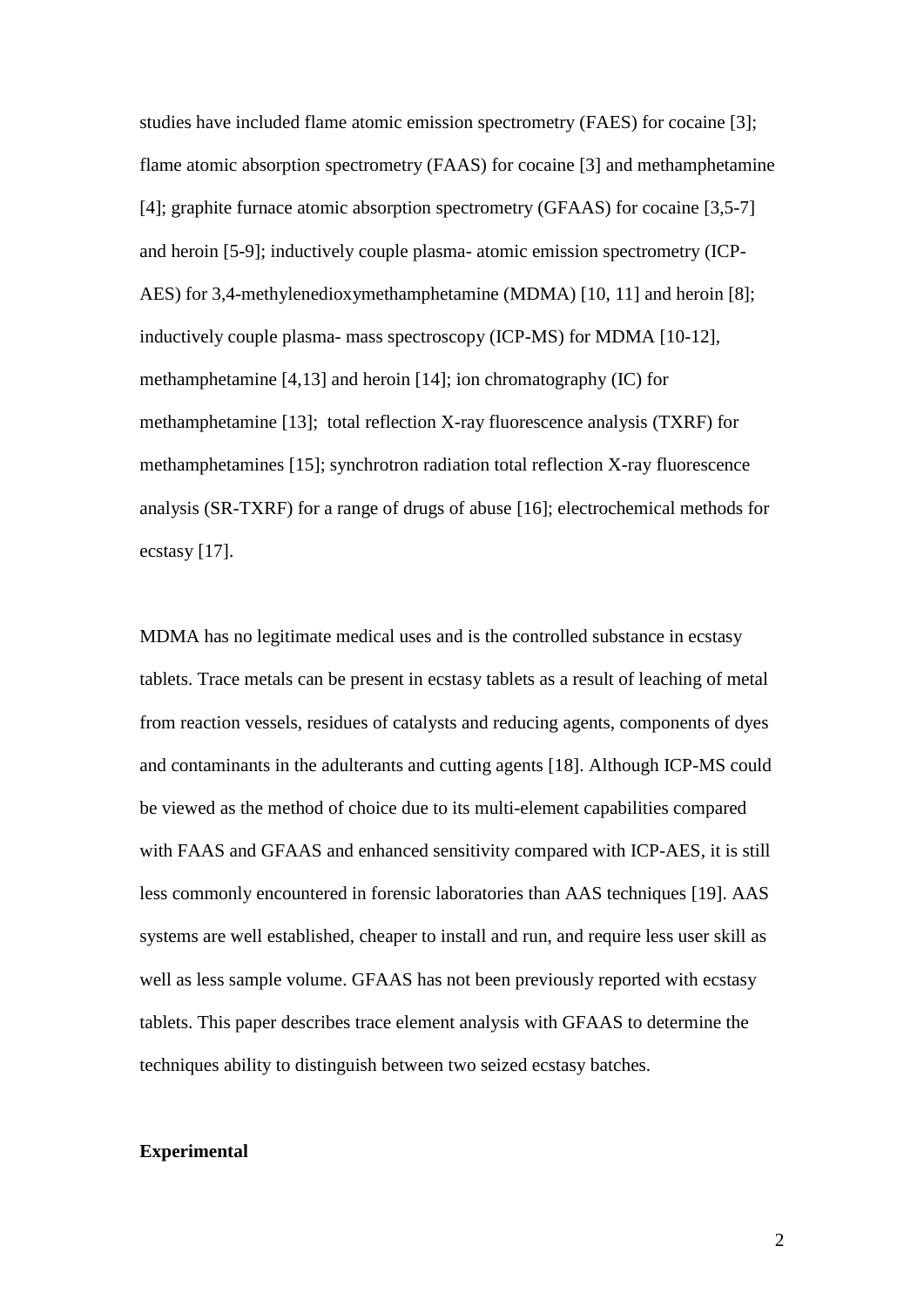#### Reagents

Doubly distilled deionised water (18 M $\Omega$  -Q system, Millipore Corp) was used throughout experimentation. Trace analysis grade chemicals were employed for the preparation of all solutions including the nitric acid and hydrogen peroxide. All glassware and plastics were cleaned by soaking in dilute nitric acid (10%) of trace analysis quality. Containers were then rinsed three times prior to use, with 18  $M\Omega$ water. The standard solutions of analytes used to perform the calibrations were prepared by diluting 1000 mg/L stock solutions of each analyte supplied by both Perkin Elmer and Fischer Scientific with 18 M $\Omega$  water. The sample volume was 20  $\mu$ L, with the addition of 5 $\mu$ L of 0.015 mg Mg(NO<sub>3</sub>)<sub>2</sub> matrix modifier for the analysis of Cr as recommended by Perkin Elmer. For the analysis of Pb 3µL of 0.050 mg  $NH_4H_2PO_4 + 0.003$  mg  $Mg(NO_3)_2$  modifier was used.

#### Ecstasy Samples

Two batches of ecstasy tablets were acquired from the TICTAC unit at St George's Hospital London Tooting. HPLC analysis conducted at St. George's indicated that Batch 1 of 19 tablets contained significant quantities of MDMA while Batch 2 of 20 tablets contained predominantly caffeine.

#### Control samples

Copper mineral supplement tablets supplied by Swanson were used as control samples. The tablets contained 2 mg copper as well as calcium carbonate, microcrystalline cellulose, stearic acid, magnesium stearate, croscarmellose sodium and food glaze.

#### Sample Preparation

Samples were weighed in their tablet form before being crushed using a mortar and pestle and reweighed. The powder was then transferred to a 50 mL volumetric flask to which a mixture of 1 mL 30% hydrogen peroxide and 5 mL 69% nitric acid was added [11]. The solution was then placed in the sonicator for 10 minutes to aid the digestion and release any gas produced from the reaction before being placed into the oven for 1 hour at 40 °C and 10 hours at 90°C under normal pressure. Samples were then transferred into 1.5 mL centrifuge tips and centrifuged at 1000 RPM for 5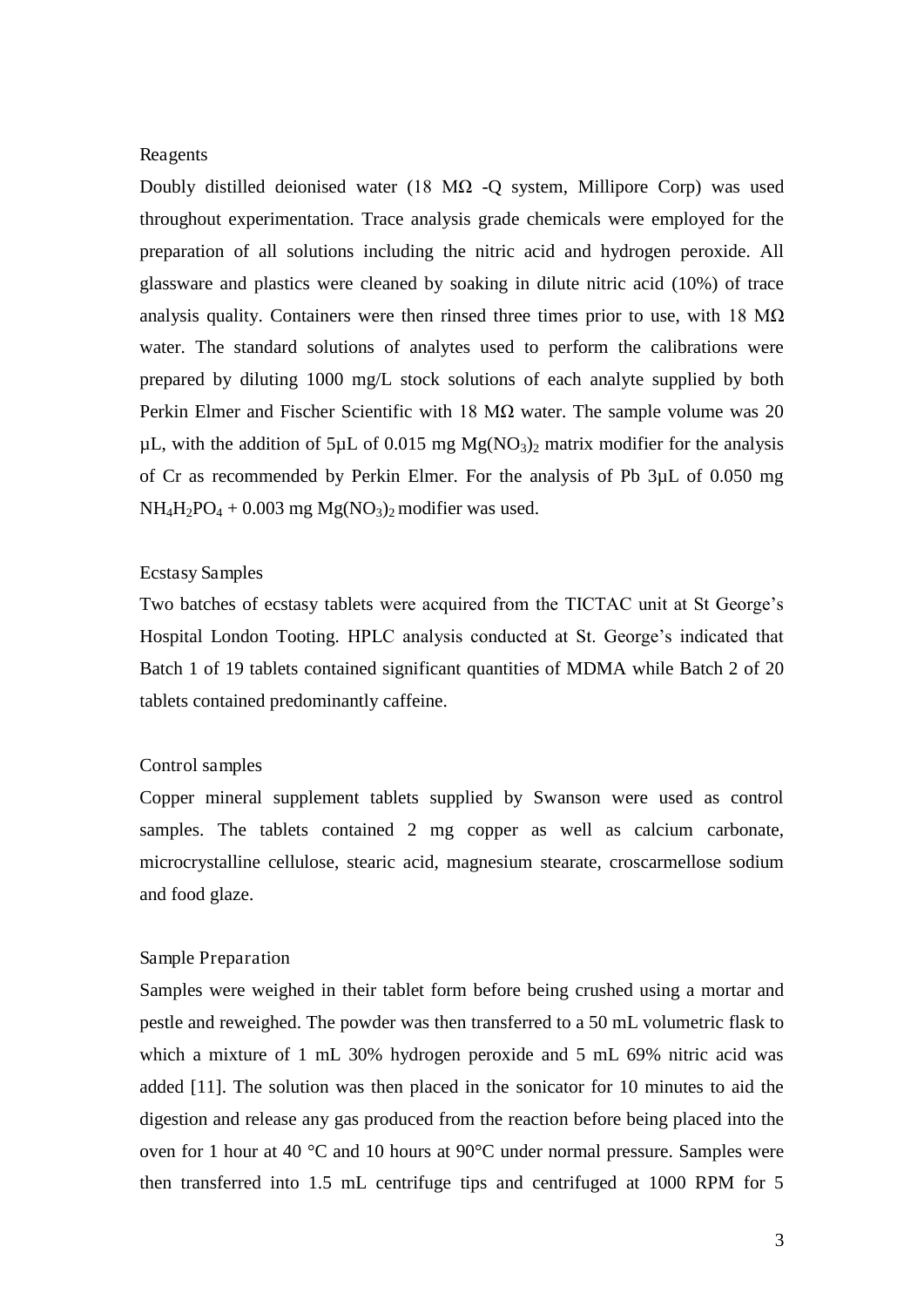minutes. The solution was decanted into a 15 mL Sarstedt centrifuge tube. 1 mL of 18  $M\Omega$  deionised water was added to the centrifuge tip and the sample was centrifuged at 1000 RPM for a further 5 minutes. The solution was decanted to the 15 mL Sarstedt centrifuge tube and filled to the 10 mL mark with 18  $M\Omega$  deionised water.

#### **Instrumentation**

GFAAS was performed using a Perkin-Elmer Analyst 800 atomic absorption spectrometer equipped with an AS-800 autosampler. A transversely-heated graphite furnace with stabilised temperature platform and a longitudinal Zeeman background corrector were used in all analyses. All lamps used were Perkin-Elmer hollow-cathode lamps. The system was operated via an integrated computer running AAWinlab32 software, version 3.4.0.0191. All elements were determined via graphite furnace atomic absorption spectroscopy, using argon as an inert gas.

#### **Results and Discussion**

#### Selection of Elements

The following elements were analysed: Cu, Mg, Ba, Ni, Cr and Pb. The selection of elements comprises of metals that may be present due to additives (Mg), dyes (Cu), reducing agents (Ni), catalysts and elements recorded to be commonly present in ecstasy tablets [4,10-12]. Elements Cu, Cr and Pb have been observed to be more homogenous within batches than elemental markers for synthesis routes [11] indicating these trace metals will be of use whilst indicating linkages between batches.

#### Detection Limits and Characteristic Masses

The detection limit (based on three times the standard deviation of the blank) and the characteristic masses (based on 0.0044 absorbance) were calculated for each analyte examined. The detection limits for the elements determined on the graphite furnace AAS were found to be  $0.1682 \mu g/L$  for Cu,  $0.0017 \mu g/L$  for Mg,  $0.4357 \mu g/L$  for Ba, 1.5089 µg/L for Ni, 0.5068 µg/L for Cr and 0.2029 µg/L for Pb. The characteristic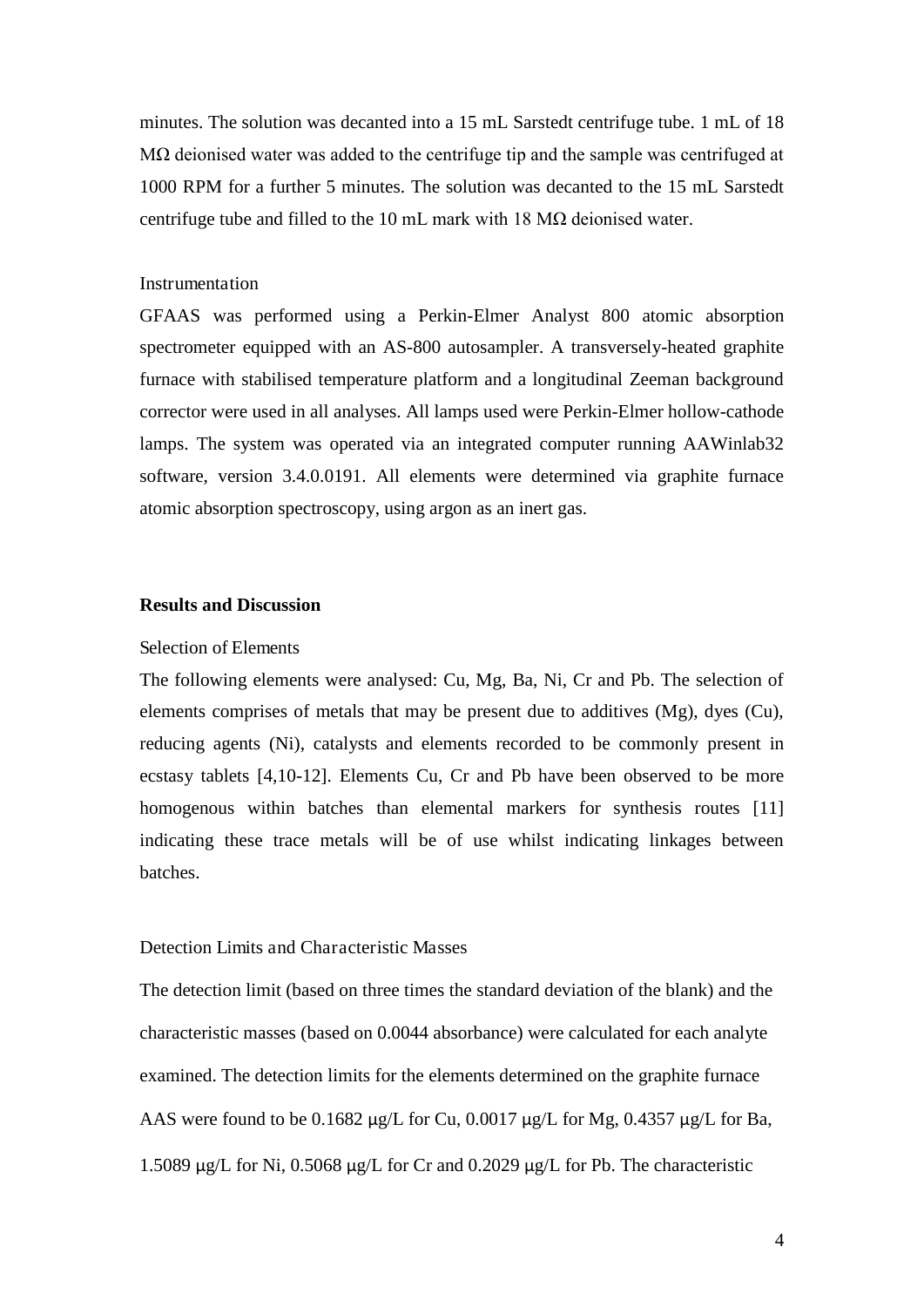masses for the elements determined on the graphite furnace AAS were found to be

Cu: 16 pg, Mg: 1.6 pg, Ba: 33.9 pg, Ni: 17.9 pg, Cr: 3.4 pg and Pb: 43.0 pg.

Sample Preparation

To explore the repeatability and effectiveness of the digestion method three control samples were digested via the same procedure and then their copper content determined. Quantitative recoveries and percentage recoveries are displayed in Table 1.

| <b>Sample</b> | <b>Determined Mass of</b><br>$Cu$ in tablet $(mg)$ | Percentage<br><b>Recovery</b> |  |  |  |  |
|---------------|----------------------------------------------------|-------------------------------|--|--|--|--|
| Cu tablet 1   | 2.21                                               | 110                           |  |  |  |  |
| Cu tablet 2   | 1.96                                               | 98                            |  |  |  |  |
| Cu tablet 3   | 1.92                                               | 96                            |  |  |  |  |
| Mean (SD)     | 2.03(0.16)                                         | 101 (7.6)                     |  |  |  |  |

Table 1. Control Sample Results

As can be seen from Table 1 the mean mass determined (2.03 mg) was close to the nominal mass (2 mg) resulting in an average recovery of 101% with a %RSD of 7.6.

#### System Performance

To ascertain the repeatability of the graphite furnace AAS system a known concentration of each element was analysed 10 times in one day, from this the %RSD was calculated for each element and is displayed in Table 2. For elements Cu, Ba, Ni, Cr and Pb a 10 ppb standard was analysed. For Mg a 5 ppb standard was analysed.

| <b>Element</b> | <b>Concentration (ppb)</b> | %RSD |
|----------------|----------------------------|------|
| Ba             | 10                         | 11.2 |
| Pb             | 10                         | 1.0  |
| Cr             | 10                         | 0.9  |
| Ni             | 10                         | 5.1  |
| Cu             | 10                         | 2.0  |
| Mg             |                            | 0.4  |

Table 2. Repeatability Results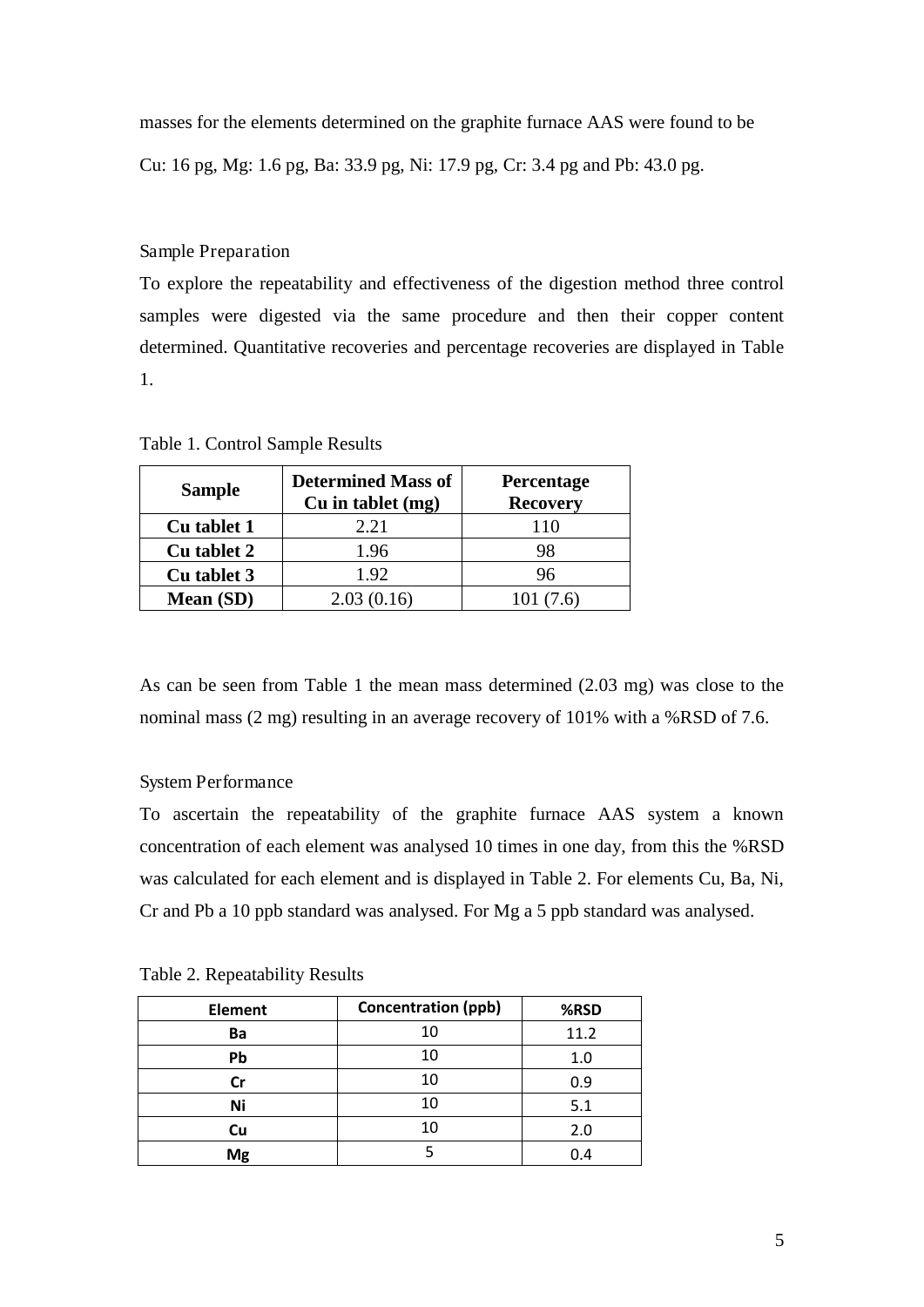As can be seen from Table 2 the %RSD varies from element to element however they are all within 12 %. Ba had the highest variation and this was observed throughout the study.

#### Determination of Metals in Ecstasy Batches

For each tablet following digestion the concentration was determined via three replicates on three separate occasions resulting in a total of nine measurements per tablet. Results for batch 1 are given in Table 3 and those for batch 2 in Table 4.

|              | Cu    |      | Mg    |      | Ba   |           | Ni   |      | Cr   |           | Pb   |      |
|--------------|-------|------|-------|------|------|-----------|------|------|------|-----------|------|------|
| Samples      | Mean  | SD   | Mean  | SD   | Mean | <b>SD</b> | Mean | SD   | Mean | <b>SD</b> | Mean | SD   |
| BATCH1.TAB1  | 2379  | 134  | 50.2  | 6.9  | 0.66 | 0.01      | 10.4 | 2.3  | 3.16 | 0.09      | 3.81 | 0.15 |
| BATCH1.TAB2  | 9.8   | 1.1  | 17.5  | 1.4  | 0.44 | 0.02      | 13.1 | 2.4  | 1.59 | 0.07      | 0.17 | 0.04 |
| BATCH1.TAB3  | 345   | 74   | 5.17  | 0.16 | 0.19 | 0.02      | 1.17 | 0.20 | 0.94 | 0.05      | 0.81 | 0.19 |
| BATCH1.TAB4  | 338   | 73   | 5.81  | 0.15 | 0.62 | 0.06      | 1.46 | 0.15 | 1.82 | 0.11      | 0.72 | 0.08 |
| BATCH1.TAB5  | 10.9  | 1.6  | 13.81 | 0.81 | 0.34 | 0.07      | 0.97 | 0.18 | 0.88 | 0.08      | 0.11 | 0.03 |
| BATCH1.TAB6  | 172   | 18   | 5.93  | 0.12 | 0.35 | 0.02      | 2.20 | 0.37 | 1.82 | 0.13      | 0.48 | 0.12 |
| BATCH1.TAB7  | 128   | 18   | 4.49  | 0.11 | 0.44 | 0.02      | 0.59 | 0.15 | 0.47 | 0.09      | 0.40 | 0.08 |
| BATCH1.TAB8  | 4.26  | 0.32 | 11.10 | 0.20 | 0.39 | 0.01      | 4.95 | 1.27 | 1.28 | 0.06      | 0.16 | 0.03 |
| BATCH1.TAB9  | 5.48  | 0.61 | 11.75 | 0.19 | 0.36 | 0.07      | 2.72 | 0.20 | 0.68 | 0.06      | 0.14 | 0.02 |
| BATCH1.TAB10 | 8.03  | 0.76 | 10.51 | 0.36 | 0.28 | 0.06      | 0.95 | 0.13 | 0.87 | 0.01      | 0.11 | 0.02 |
| BATCH1.TAB11 | 4.67  | 0.53 | 11.52 | 0.09 | 0.35 | 0.05      | 3.76 | 0.50 | 0.12 | 0.02      | 0.15 | 0.02 |
| BATCH1.TAB12 | 83    | 13   | 3.25  | 0.04 | 0.28 | 0.05      | 0.84 | 0.14 | 0.31 | 0.04      | 0.40 | 0.06 |
| BATCH1.TAB13 | 6.83  | 0.86 | 12.09 | 0.51 | 0.21 | 0.04      | 6.5  | 1.6  | 1.11 | 0.14      | 0.11 | 0.03 |
| BATCH1.TAB14 | 33.1  | 2.0  | 13.68 | 0.41 | 0.31 | 0.04      | 0.47 | 0.14 | 0.19 | 0.04      | 0.17 | 0.04 |
| BATCH1.TAB15 | 134   | 18   | 5.69  | 0.20 | 0.65 | 0.09      | 2.28 | 0.33 | 0.32 | 0.05      | 0.54 | 0.14 |
| BATCH1.TAB16 | 74    | 12   | 180   | 25   | 0.21 | 0.02      | 2.29 | 0.28 | 1.65 | 0.27      | 0.28 | 0.07 |
| BATCH1.TAB17 | 157   | 28   | 6.09  | 0.12 | 0.22 | 0.03      | 4.17 | 0.73 | 0.85 | 0.13      | 0.49 | 0.05 |
| BATCH1.TAB18 | 15.07 | 0.26 | 14.27 | 0.51 | 0.25 | 0.03      | 1.51 | 0.31 | 0.73 | 0.11      | 0.16 | 0.02 |
| BATCH1.TAB19 | 37.86 | 0.84 | 13.75 | 0.23 | 0.37 | 0.04      | 5.08 | 0.65 | 0.81 | 0.12      | 0.21 | 0.06 |

Table 3 Concentration (ppm) Metals in Samples from Batch 1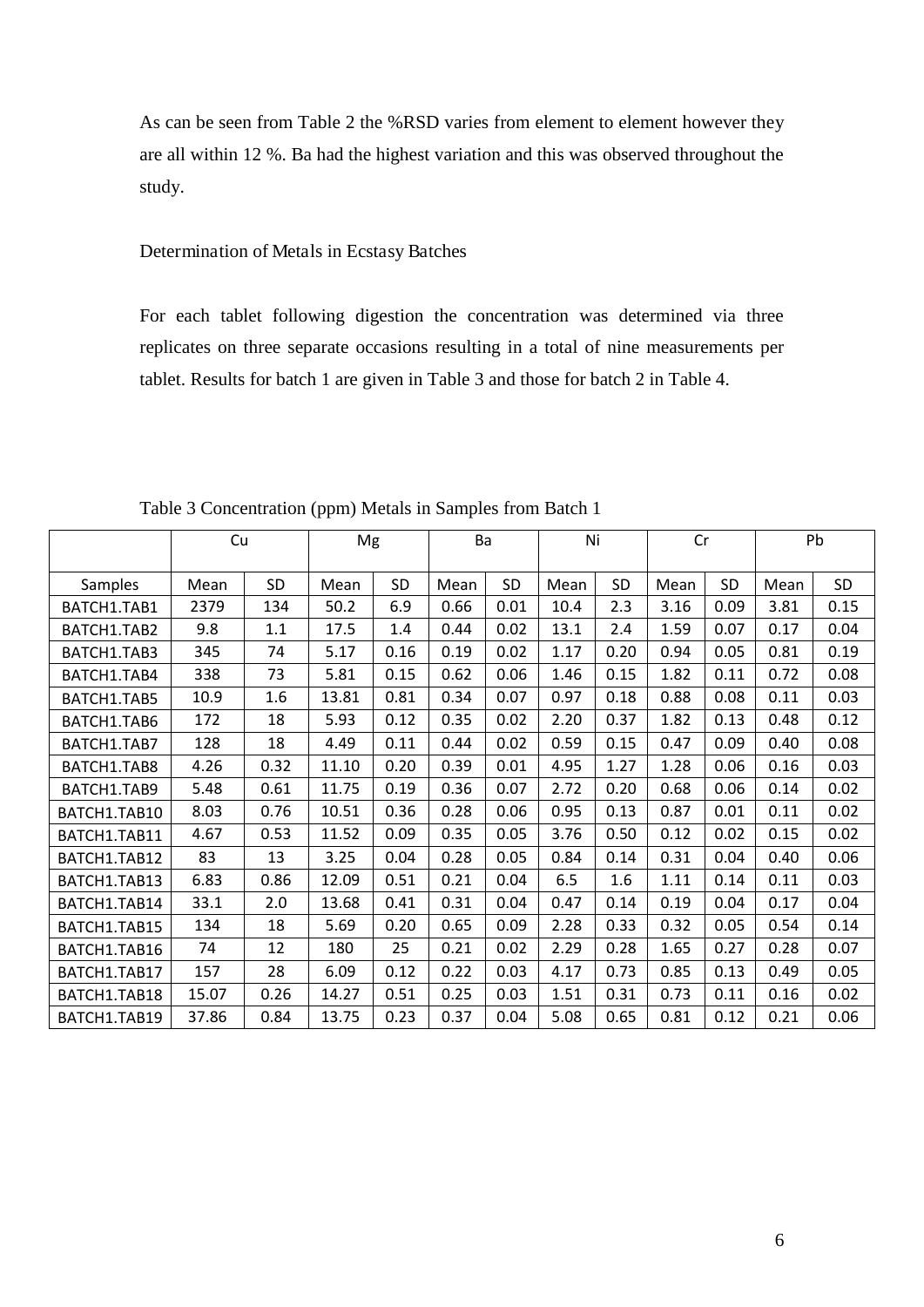|              | Cu    |           | Mg   |           | Ba   |           | Ni   |           | Cr   |           | Pb   |      |
|--------------|-------|-----------|------|-----------|------|-----------|------|-----------|------|-----------|------|------|
| Samples      | Mean  | <b>SD</b> | Mean | <b>SD</b> | Mean | <b>SD</b> | Mean | <b>SD</b> | Mean | <b>SD</b> | Mean | SD   |
| BATCH2.TAB1  | 162   | 28        | 4.01 | 0.13      | 4.70 | 0.40      | 3.27 | 0.28      | 0.27 | 0.04      | 0.32 | 0.01 |
| BATCH2.TAB2  | 23.55 | 0.46      | 8.66 | 0.06      | 5.07 | 0.67      | 0.82 | 0.11      | 0.34 | 0.07      | 0.13 | 0.02 |
| BATCH2.TAB3  | 41.23 | 0.75      | 6.48 | 0.22      | 4.72 | 0.57      | 3.16 | 0.50      | 0.36 | 0.06      | 0.12 | 0.00 |
| BATCH2.TAB4  | 131   | 26        | 5.23 | 0.15      | 4.40 | 0.53      | 0.97 | 0.17      | 0.32 | 0.08      | 0.25 | 0.00 |
| BATCH2.TAB5  | 96    | 15        | 4.62 | 0.12      | 6.31 | 0.85      | 0.85 | 0.21      | 0.37 | 0.08      | 0.17 | 0.02 |
| BATCH2.TAB6  | 101   | 23        | 5.95 | 0.17      | 5.24 | 0.68      | 0.84 | 0.13      | 0.23 | 0.07      | 0.20 | 0.01 |
| BATCH2.TAB7  | 17.05 | 0.33      | 7.13 | 0.18      | 4.82 | 0.51      | 0.66 | 0.14      | 0.21 | 0.05      | 0.13 | 0.02 |
| BATCH2.TAB8  | 240   | 45        | 3.86 | 0.11      | 5.30 | 0.76      | 0.67 | 0.10      | 0.27 | 0.04      | 0.54 | 0.13 |
| BATCH2.TAB9  | 240   | 51        | 4.42 | 0.16      | 4.83 | 0.15      | 0.90 | 0.21      | 1.36 | 0.35      | 0.33 | 0.00 |
| BATCH2.TAB10 | 88    | 20        | 3.22 | 0.08      | 3.77 | 0.42      | 0.35 | 0.09      | 0.12 | 0.01      | 0.22 | 0.00 |
| BATCH2.TAB11 | 23.1  | 5.4       | 5.42 | 0.14      | 4.73 | 0.76      | 0.43 | 0.04      | 0.10 | 0.03      | 0.16 | 0.01 |
| BATCH2.TAB12 | 1851  | 35        | 6.79 | 0.21      | 4.66 | 0.54      | 1.02 | 0.14      | 0.11 | 0.02      | 4.91 | 1.02 |
| BATCH2.TAB13 | 54.11 | 0.41      | 8.35 | 0.15      | 5.10 | 0.30      | 2.30 | 0.29      | 0.23 | 0.04      | 0.16 | 0.00 |
| BATCH2.TAB14 | 80    | 20        | 4.26 | 0.17      | 4.54 | 0.11      | 0.89 | 0.13      | 0.37 | 0.06      | 0.20 | 0.00 |
| BATCH2.TAB15 | 67    | 16        | 3.48 | 0.14      | 4.92 | 1.09      | 1.93 | 0.27      | 0.31 | 0.05      | 0.12 | 0.02 |
| BATCH2.TAB16 | 33.49 | 0.20      | 5.55 | 0.20      | 4.61 | 0.97      | 1.55 | 0.20      | 0.20 | 0.04      | 0.14 | 0.02 |
| BATCH2.TAB17 | 118   | 23        | 6.23 | 0.22      | 4.61 | 0.61      | 1.67 | 0.27      | 0.18 | 0.03      | 0.25 | 0.02 |
| BATCH2.TAB18 | 85    | 22        | 6.90 | 0.24      | 5.44 | 0.93      | 2.03 | 0.29      | 0.25 | 0.06      | 0.13 | 0.02 |
| BATCH2.TAB19 | 71.37 | 0.63      | 4.56 | 0.21      | 5.47 | 1.00      | 7.10 | 0.77      | 0.28 | 0.06      | 0.13 | 0.01 |
| BATCH2.TAB20 | 35.89 | 0.48      | 3.86 | 0.09      | 4.00 | 0.66      | 9.06 | 0.71      | 1.15 | 0.04      | 0.16 | 0.00 |

Table 4. Concentration (ppm) of Metals in Samples from Batch 2

The most striking aspect of the data is the large variation of the concentrations of some elements even within one batch, however this is not completely unexpected given previous studies of methamphetamine [4] and ecstasy tablets [10,11]. The copper levels in these samples are particularly high (batch 1: 4-2379 ppm, batch 2: 17-1851 ppm) compared with previous studies using ICP techniques which found ranges of 1-19 ppm [10] and 0.8-38 ppm [11] in ecstasy tablets.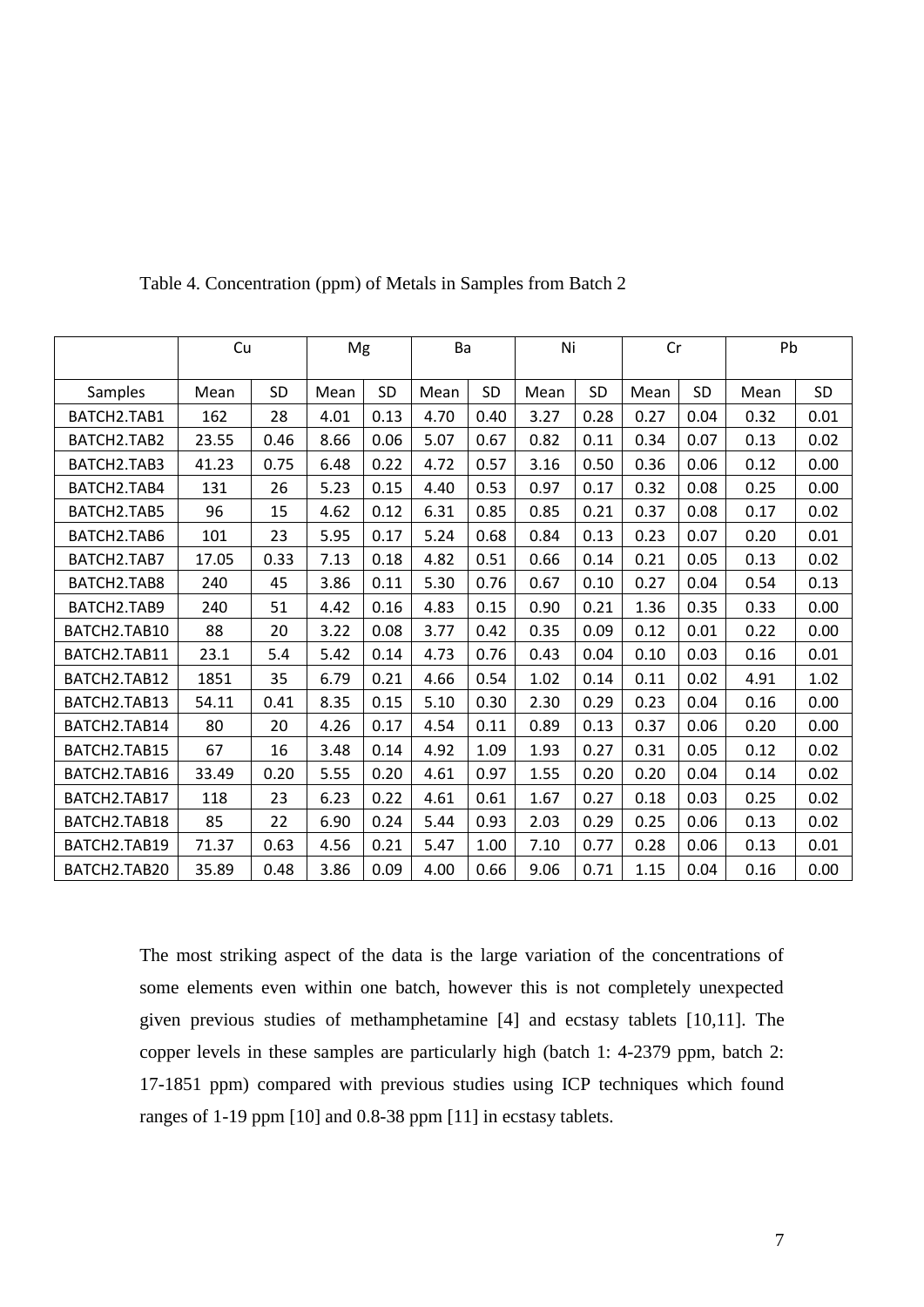In contrast the magnesium levels are significantly lower (batch 1: 3-180 ppm, batch 2: 3-8 ppm) where ranges of 86-4538 ppm [10] and 34-11,350 ppm [11] have been found previously suggesting significantly less magnesium stearate content in the current samples. The barium levels were relatively similar within each batch and were significantly higher in batch 2 (batch 1: 0.19-0.66 ppm, batch 2: 3.77-5.47 ppm). Barium was the only element that gave clear discrimination between the two batches as illustrated in Figure 1 for which the data in Tables 3 and 4 was standardised prior to the creation of the array of pair-wise scatter plots. The levels found in batch 2 are very similar to the previously reported range of 3.6-6.0 ppm [11].

The ranges found for nickel (batch 1: 0.47-13.1 ppm, batch 2: 0.35-9.06 ppm) are very similar to previous reports of 1-25 ppm [10] and 0.3-16 ppm [11] while chromium levels (batch 1: 0.12-3.16 ppm, batch 2: 0.10-1.36 ppm) are lower than reported previously 0.7-34 ppm [11]. The range of lead concentrations (batch 1: 0.11- 3.81 ppm, batch 2: 0.12-4.91 ppm) are similar to previously reported (0.02-10 ppm) [11]

Outliers are labelled in Figure 1. Tablet 2 from batch 1 and tablet 12 from batch 2 possess higher concentrations of Cu and Pb as can be seen from their separation from the group along the Cu axes or Pb axes. Tablet 1 from batch 1 also possesses a higher concentration of Cr as can be seen by the separation from the majority of the batch along the Cr axes. Tablets 1 and 16 from batch 1 possess higher concentrations of Mg. These outliers are due to the relatively inhomogenous nature of the tablet batches which may have resulted from poor premixing of powders prior to the tabletting process.

Figure 1 Pair-wise Scatter Plots. Outlying points are numbered.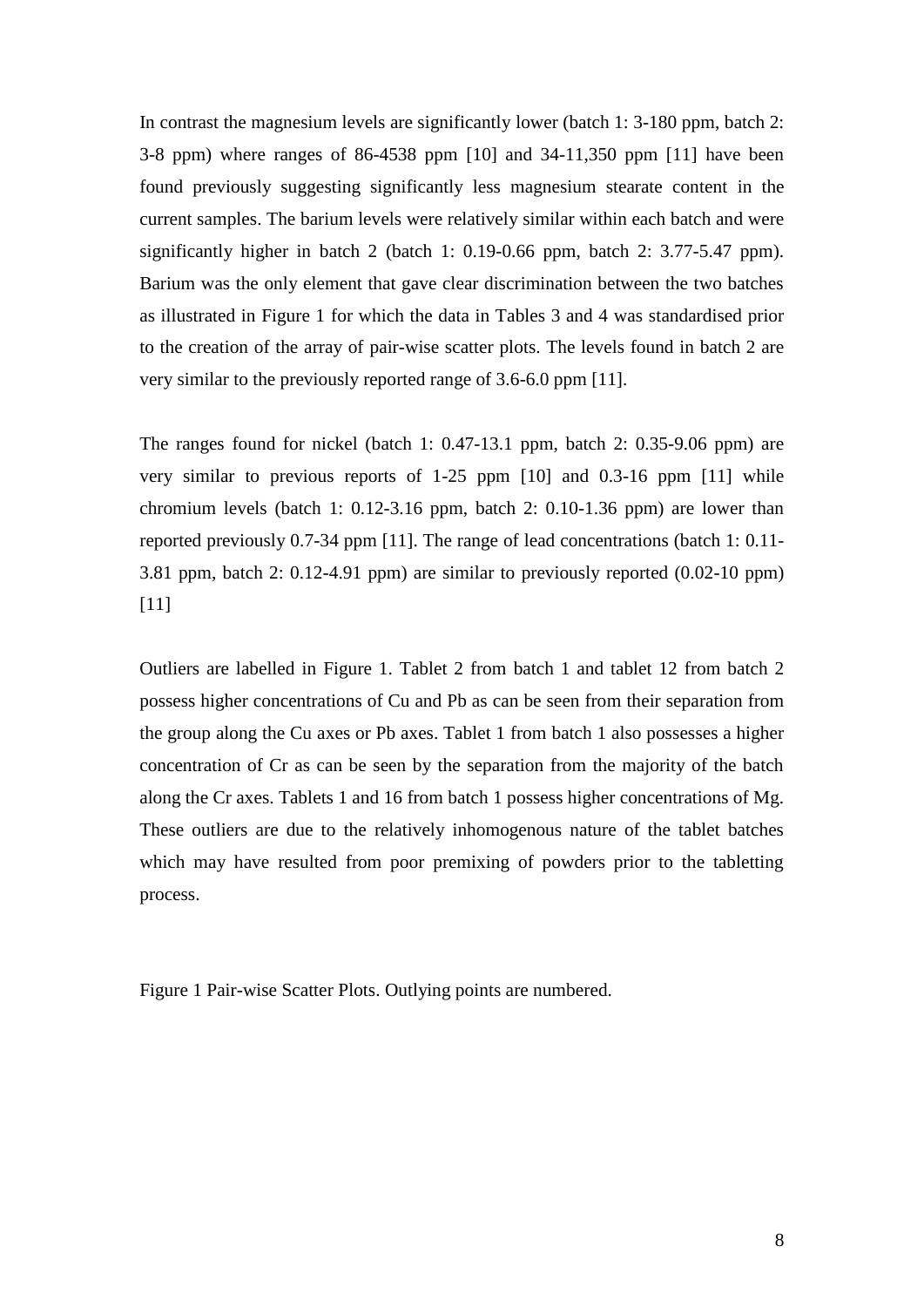

#### **Conclusions**

Ecstasy samples were analysed for the first time via GFAAS determining the concentrations of 6 elements Cu, Mg, Ba, Ni, Cr and Pb. The results demonstrate acceptable detection limits and precision for seized drugs, hence quantifying trace metals in ecstasy tablets via GFAAS, which is more commonly available in forensic laboratories, can be considered as a viable technique for street drug analysis. As has been found previously, the ability of elemental analysis data to discriminate between batches of street tablets is limited by significant variation of metal concentrations present within each seizure [12]. Such variations will always be present in tablets produced in clandestine laboratories. In this study barium was the only element to offer discrimination between the two ecstasy seizures.

#### **References**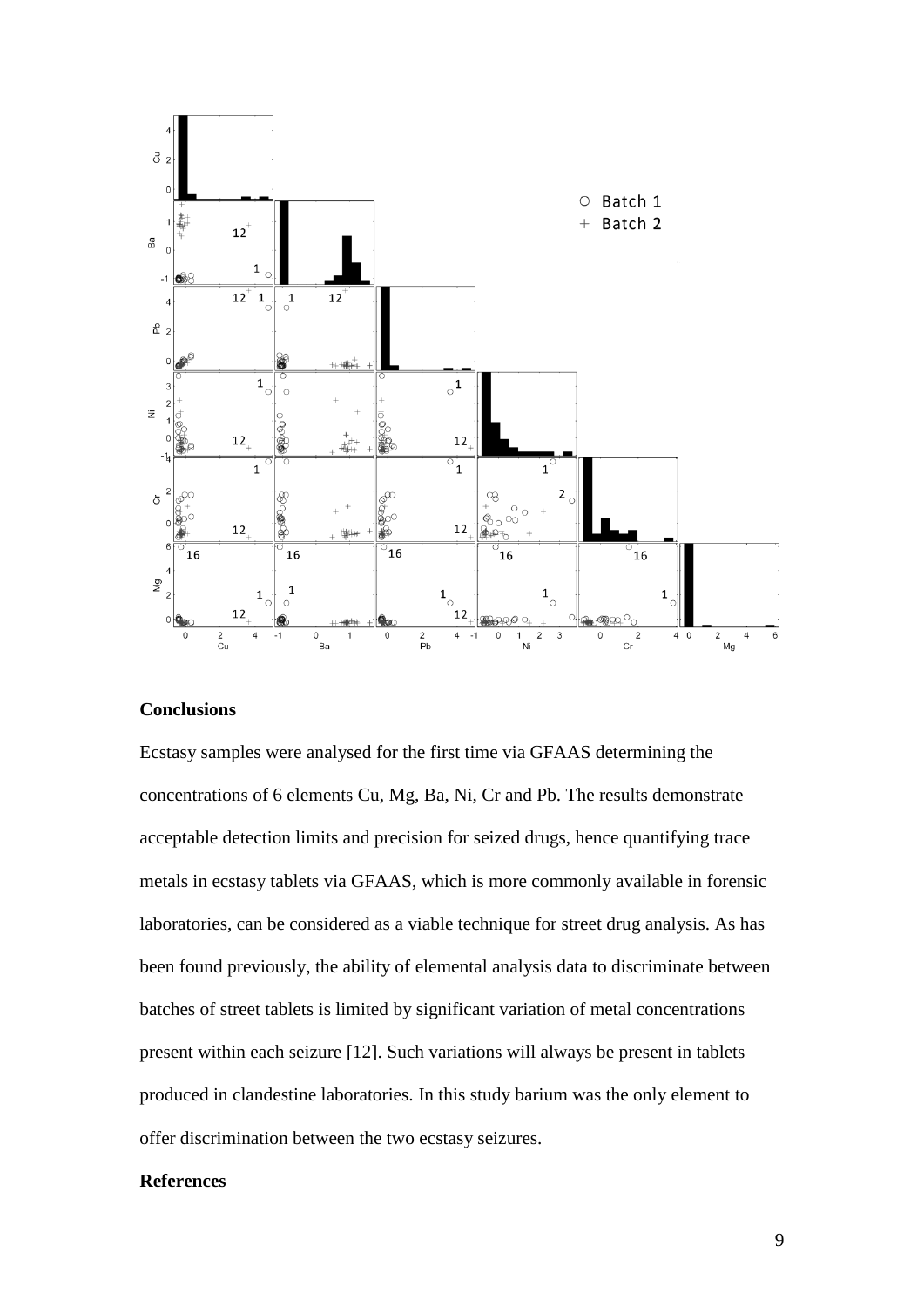- [1] N. Nic Daéid, R.J.H. Waddell, The analytical and chemometric procedures used to profile illicit drug seizures, Talanta, 67 (2005) 280-285.
- [2] I.S. Lurie, L. Li, S.G. Toske, Hydrophilic interaction chromatography of seized drugs and related compounds with sub 2 µm particle columns, J. Chromatogr. A, 1218 (2011) 9336-9344.
- [3] P. Barmejo-Barrera, A. Moreda-Pineiro, J. Moreda-Pineiro, A. Barmejo-Barrera, A study of illicit cocaine seizure classification by pattern recognition techniques applied to metal data , J. Forensic Sci., 44 (1999) 270-274.
- [4] Y. Marumo, T. Inoue, S. Seta, Analysis of inorganic impurities in seized methamphetamine samples, Forensic Sci. Int., 69 (1994) 89-95.
- [5] P. Barmejo-Barrera, A. Moreda-Pineiro, J. Moreda-Pineiro, A. Barmejo-Barrera, Anal. Chim. Acta, Determination of lead in illicit drugs by electrothermal atomic absorption spectrometry using palladium as chemical modifier, 310 (1995) 355-367.
- [6] P. Barmejo-Barrera, A. Moreda-Pineiro, J. Moreda-Pineiro, A. Barmejo-Barrera, Talanta, Determination of traces of chromium in cocaine and heroin by flameless atomic absorption spectrometry, 43 (1996) 77-87.
- [7] P. Barmejo-Barrera, A. Moreda-Pineiro, J. Moreda-Pineiro, A. Barmejo-Barrera, Talanta, Effectiveness of palladium as a chemical modifier for direct silver and manganese determination in cocaine and heroin by electrothermal atomic absorption spectrometry, 43 (1996) 1783-1792.
- [8] T. Bora, M. Merdivan, C. Hamamci, levels of trace and major elements in illicit heroin, J. Forensic Sci., 47 (2002) 959-963.
- [9] F. Infante, E. Dominguez, D. Trujillo, A. Luna, Metal contamination in illicit samples of heroin , J. Forensic Sci., 44 (1999) 110-113.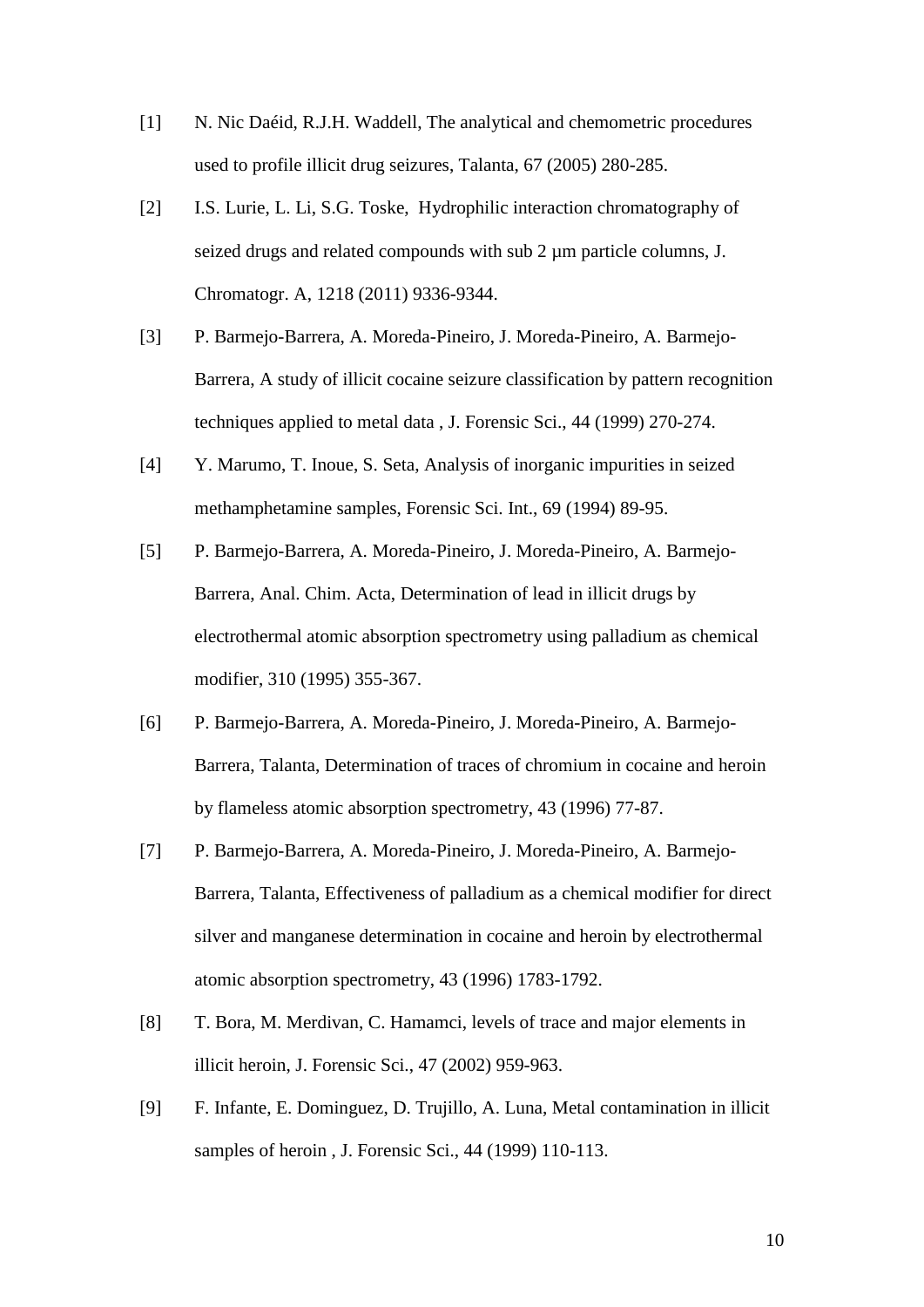- [10] S. Comment, E. Lock, C. Zingg, A. Jakob, The analysis of ecstasy tablets by ICP/MS and ICP/AES, Problems of Forensic Sci., XLVI (2001) 131-146.
- [11] C. Koper, C. van den Boom, W. Wiarda, M. Schrader, P. de Joode, G. van der Peijl, A. Bolck, Elemental analysis of 3,4-methylenedioxymethamphetamine (MDMA): A tool to determine the synthesis method and trace links. Forensic Sci. Int., 171 ( 2007) 171-179.
- [12] R.J.H. Waddell, N. Nic Daéid, D. Littlejohn, Classification of ecstasy tablets using trace metal analysis with the applications of chemometric procedures and artificial neural network algorithms, Analyst, 129 (2004) 235-240.
- [13] S. Suzuki, H. Tsuchihashi, K. Nakajima, A. Matsushita, T. Nagao, J. Chromatogr., Analyses of impurities in methamphetamine by inductively coupled plasma mass-spectrometry and ion chromatography, 437 (1988) 322- 327.
- [14] R. Myors, R.J. Wells, S.V. Skopec, P. Crisp, R. Iavetz, Z. Skopec, A. Ekangaki, J. Robertson, Preliminary investigation of heroin fingerprinting using trace element concentrations, Anal. Commun., 35 (1998) 403-410.
- [15] S. Muratsu, S. Fukui, T. Maeda, T. Matsushita, H. Hasegawa, Y. Sakurai, O. Shimoda, S. Kaizaki, T. Ninomiya, Trace elemental analysis of illicit methamphetamines using total reflection X-ray fluorescence spectroscopy, J. Heath Sci., 45 (1999) 166-171.
- [16] S. Muratsu, T. Ninomiya, Y. Kagoshima, J. Matsui, Trace elemental analysis of drugs of abuse using synchrotron radiation total reflection X-ray fluorescence analysis (SR-TXRF), J. Forensic Sci., 47 (2002) 944-949.